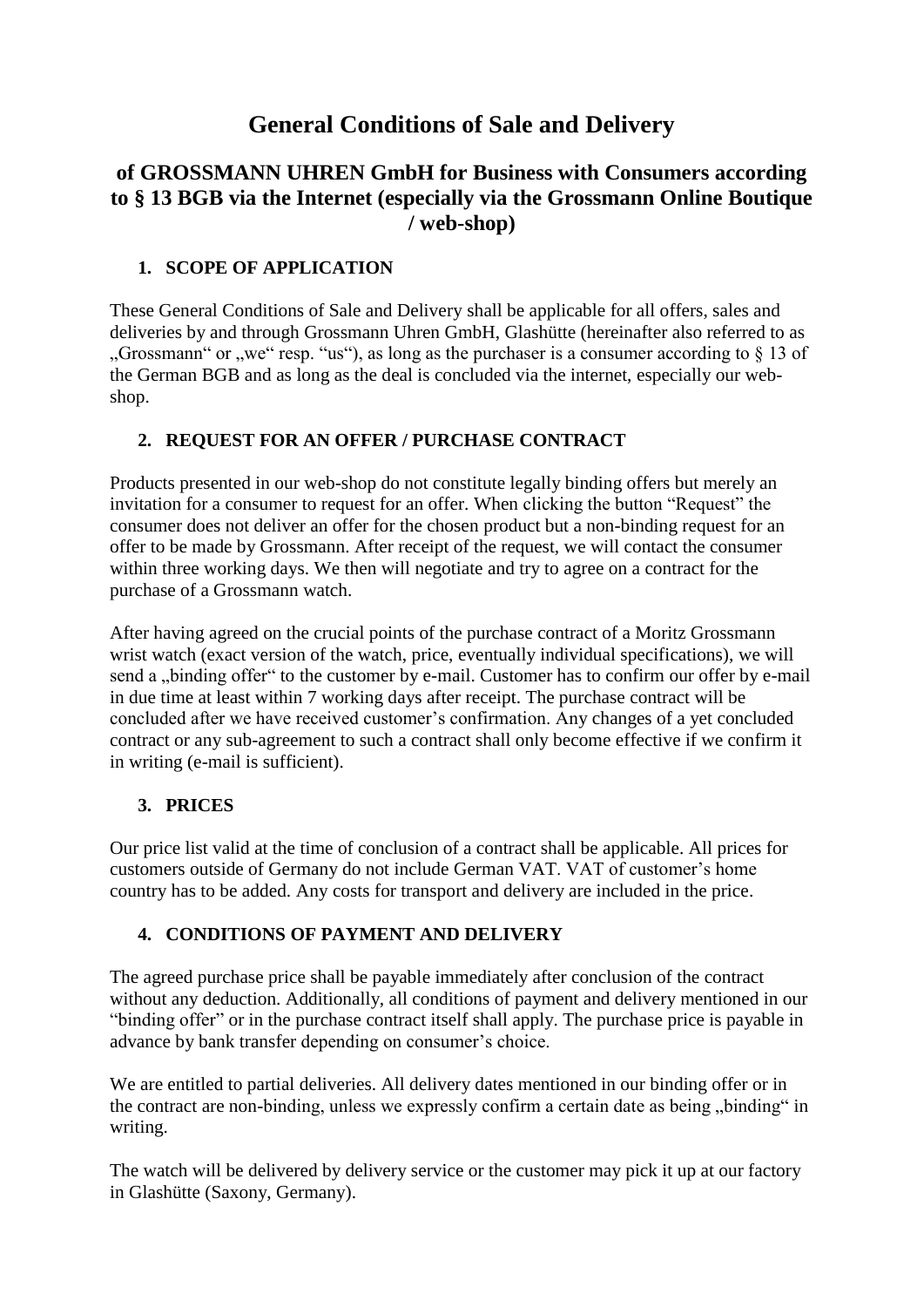## **5. DEFAULT IN PAYMENT**

If consumer falls into arrears with its payment, we charge interest for default in the amount of 5 % above the base lending rate per annum. We reserve the right to claim higher damages for default. If we claim such higher damages for default, consumer has the right to prove that the claimed higher damage has not accrued at all or  $-\text{only} - a$  lower amount of damage.

## **6. GUARANTEE**

All our watches are manufactured with greatest care. If – nonetheless – a watch should be defective during the guarantee period, we provide cure according to the following rules:

In case of a defect the consumer has the right of supplementary performance ("Nacherfüllung"): It is consumer's choice either to have the defective watch repaired ("Beseitigung des Mangels") by us or to receive a new watch ("Ersatzlieferung"). Nonetheless, we are entitled to refuse consumer's choice of supplementary performance if it causes disproportional costs and the alternative way of supplementary performance implies no significant disadvantages for the consumer. During the execution of the supplementary performance consumer may neither reduce the purchase price nor cancel the contract. Supplementary performance shall be deemed as having failed with the second ineffective attempt, unless something else arises due to the individual characteristic of the product or the defect or because of other circumstances of the case.

If supplementary performance has failed or we have refused it in general, consumer may – at his discretion – reduce the purchase price ("Minderung") or cancel the contract. Consumer may claim damages because of the defect only after the supplementary performance has failed or if we have refused it. Consumer's right to claim further damages according to the rules as laid down in these Conditions of Sale and Delivery remain untouched.

The guarantee period shall be 2 years starting with the date of purchase.

## **7. CUSTOMMADE PRODUCTS AND JEWEL WATCHES**

Grossmann manufactures individual watches on consumer's special demand as e.g. jewel watches; engraving according to consumer's wish is also possible. For such individually manufactured watches the individual understanding and agreement between Grossmann and the consumer shall prevail these General Conditions of Sale and Delivery which – in such case – shall only apply supplementary. Consumer's right to withdrawal according to § 312g II (1) BGB (see article 12 below) does not apply in such a case.

#### **8. RESERVATION OF TITLE**

All products sold and delivered to consumer shall remain in our sole property until fully paid by the consumer.

#### **9. LIABILITY**

We accept liability in accordance with the legal requirements of the governing law, insofar as the consumer claims damage compensation based on our culpable behaviour (including that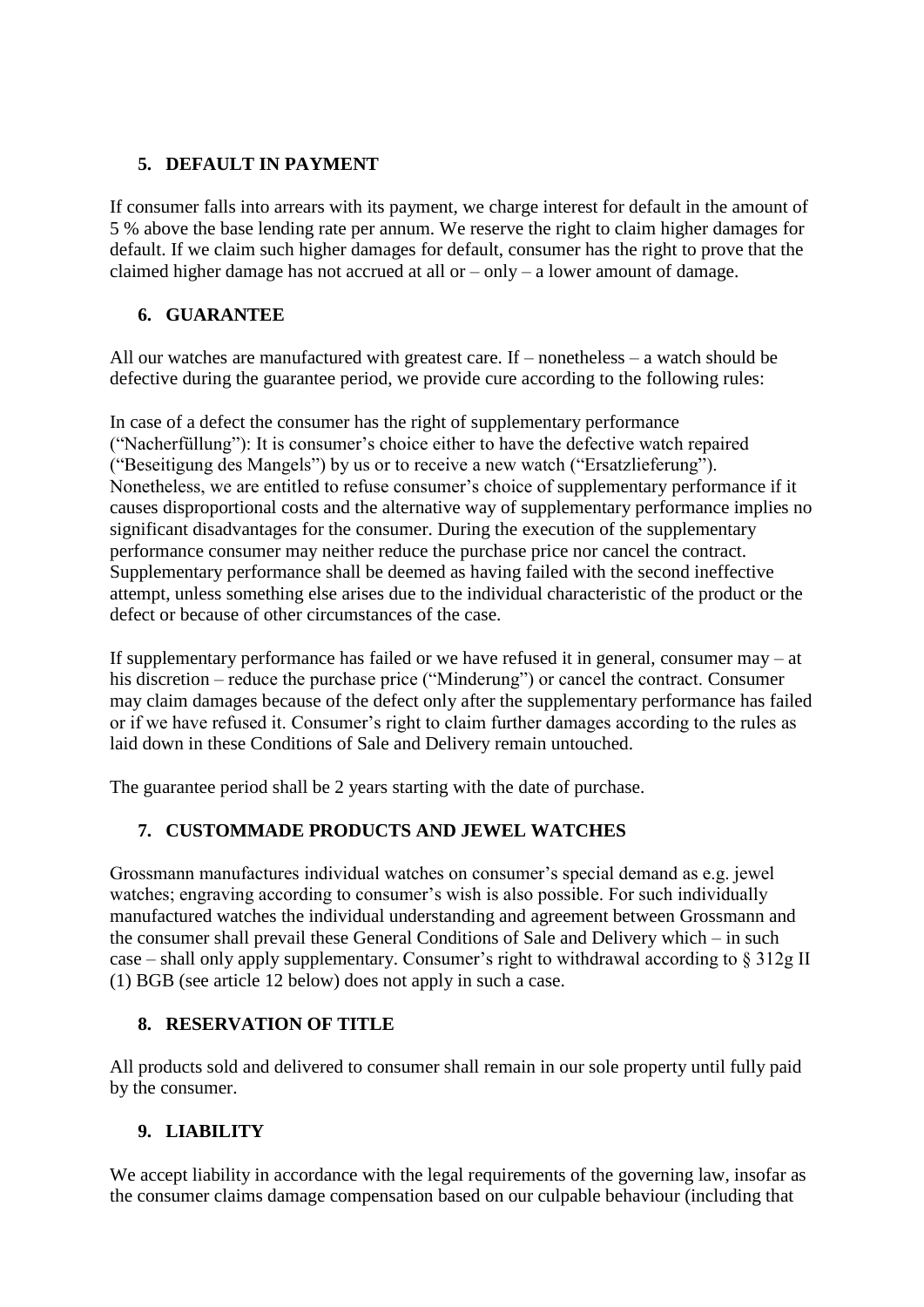of our auxiliary staff and legal representatives) and – additionally – our behaviour results in damage to life, body or health.

We also accept liability for damages resulting from our or our auxiliary person's or legal representative's intentional or gross negligent violation of consumer's objects or property.

Insofar as we (or our auxiliary staff or legal representatives) violate an essential contractual obligation – i.e. an obligation being vital for the performance under this contract – merely negligently, our damage compensation obligation is limited to the reasonably foreseeable and typically occurring damage. We do not accept any liability for slight negligent violation of contractual obligations, insofar as we do not violate obligations which are essential for the performance under this contract ("Kardinalpflichten").

Any further liability, particularly on account of lost profit or other damages such as punitive or exemplary damages, shall explicitly be excluded unless we act with malice intent or gross negligence.

## **10. DATA PROTECTION**

Consumer agrees that Grossmann may collect and process on the basis of the applicable data protection provisions, especially Art. 6 I lit. b) GDPR (EU-General Data Protection Regulation), all data concerning the consumer which are obtained by Grossmann in the course of the business relation between the consumer and Grossmann and which are essential for Grossmann to be able to fulfil Grossmann's contractual obligations.

Grossmann shall record and save such data only as long as it is essential for the execution of the relevant business with the consumer, including the grant of potential guarantee rights to consumer. Consumer has the right to be informed by Grossmann about all data recorded and saved. Additionally, consumer has the right to file a complaint at the competent regulating authority: Der **Sächsische Datenschutzbeauftragte**, Devrienstraße 2, DE-01067 Dresden, **email: saechsdsb@slt.sachsen.de**

## **11. APPLICABLE LAW AND PLACE OF JURISDICTION**

Place of performance for all deliveries and performance(s) is Glashütte (Saxony), Germany.

All of these General Conditions of Sale and Delivery and all contractual relations between consumer and Grossmann are exclusively governed by German substantive law, especially the German Civil Code (Bürgerliches Gesetzbuch – BGB).

#### *12. INFORMATION on CONSUMER'S RIGHT to WITHDRAWAL*

The right of withdrawal listed below only applies to prefabricated, already produced watches. It expressly does not apply if we manufacture a wristwatch according to your wishes or (even on a watch that has already been produced) carry out special decorations such as engravings (see § 312g II (1) BGB).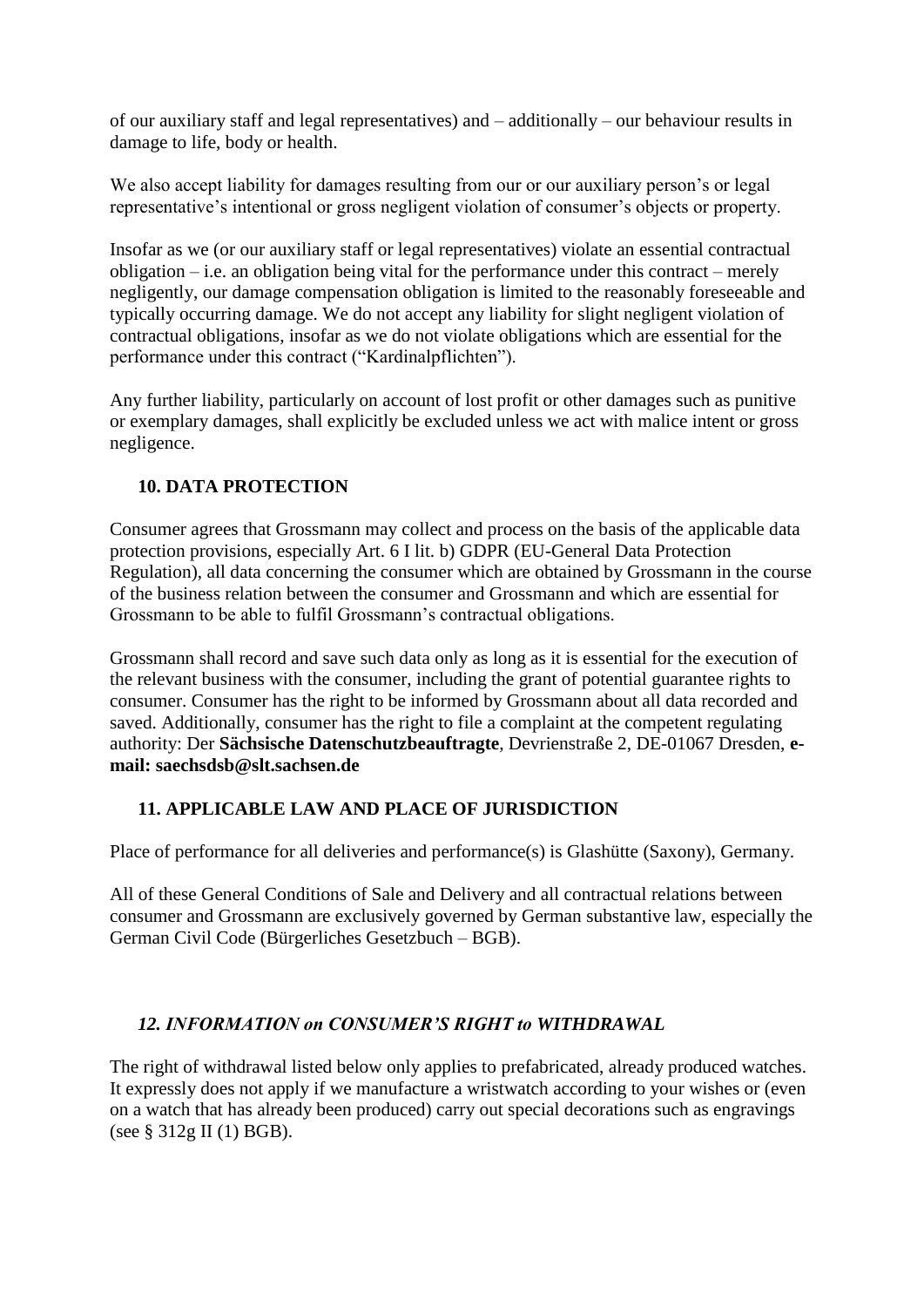#### **Right of Withdrawal**

You have the right to withdraw from this contract within 14 days after its conclusion without giving any reasons.

To execute your right of withdrawal, you have to inform

**Grossmann Uhren GmbH, Uferstraße 1, 01768 Glashütte, Tel. +49 (0)35053 32000, Fax: 320099, E-Mail: [boutique@grossmann-uhren.com](mailto:boutique@grossmann-uhren.com)**

of your decision to withdraw from this contract by an unequivocal statement, e.g. a regular letter sent by post, fax or e-mail. You may download the model withdrawal form from our website [\(Download Withdrawal\)](https://boutique.grossmann-uhren.com/wp-content/uploads/Widerrufsformular-ENG-1-2.pdf) You may use the linked model withdrawal form but this is not obligatory; you may also send us by regular mail, fax or e-mail any other unequivocal declaration which clearly states your withdrawal.

To meet the withdrawal deadline, it is sufficient for you to send your communication concerning your execution of the right of withdrawal before the deadline has expired.

#### **Effects of the Withdrawal**

If you withdraw from this contract, we shall reimburse to you all payments received from you, including the costs of delivery (with the exception of the supplementary costs resulting from your choice of a type of delivery other than the least expensive type of standard delivery offered by us), without undue delay and in any event not later than 14 days from the day on which we are informed about your decision to withdraw from this contract. We will carry out such reimbursement using the same means of payment as you used for the initial transaction, unless you have expressly agreed otherwise; in any event, you will not incur any fees as a result of such reimbursement.

We may withhold reimbursement until we have received the goods back or you have supplied evidence of having sent back the goods, whichever is the earliest. You shall send back the goods or hand them over to us, without undue delay and in any event not later than 14 days from the day on which you communicate your withdrawal from this contract to us. The deadline is met if you send back the goods before the period of 14 days has expired. We care for the execution of the return of the merchandise due to insurance reasons because of the high merchandise value; you have to bear the direct costs of the return of the merchandise.

You are only liable for any diminished value of the goods resulting from the handling other than what is necessary to establish the nature, characteristics and functioning of the goods.

## *END OF INFORMATION ABOUT THE RIGHT OF WITHDRAWAL*

## **13.Alternative Dispute Resolution in accordance with Art. 14 (1) ODR-Regulation and § 36 VSBG:**